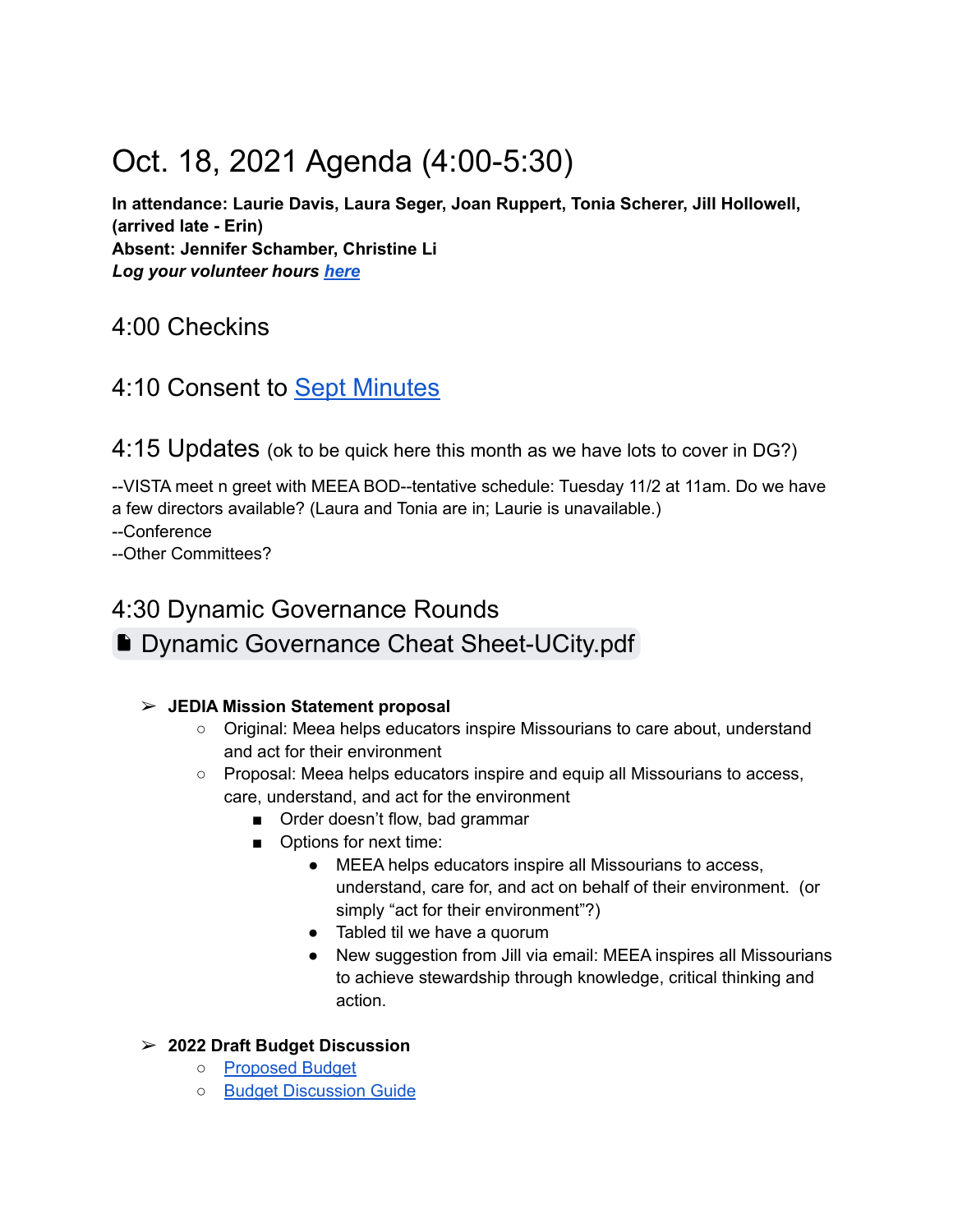#### ➢ **Member Benefits and Pricing Structure-**

- **○** Picture Forming:
	- What we decided for our structure
		- Individual (Sr. & Student Options; must have pay what you can option)
		- Organization 1 (small corp; nonprofit)
		- Organization 2 (larger corp; gov't agency)
		- Lifetime
		- *Maybe revisit auto-renewal since we def want pay-as-you-can*
	- [2021 Member Survey results](https://docs.google.com/forms/d/1al5V-0X4_HdGR75QgwbKmORHbfEaQNNmSqu8hfjV8YM/viewanalytics)
	- See bottom of doc for info on comparable organizations in preparation for the meeting
	- Is the picture complete? Do you need more information?
- Proposal
	- Individual
		- General=\$75
		- $\bullet$  Sr.=\$25
		- Student=\$25
		- Include Pay what you can
	- Nonprofit
		- When selecting the number of employees, please select the number of education employees at your organization or those who would benefit from membership with MEEA. You do not need to include ALL employees.
		- 1-5 employees=\$150 (used Colorado's structure as template here)
		- 6-15 employees=\$250
		- 16-25 employees=\$350
		- 25+ employees=\$500
	- Government/For Profit
		- When selecting the number of employees, please select the number of education employees at your organization or those who would benefit from membership with MEEA. You do not need to include ALL employees.
		- 1-5 employees=\$250
		- 6-15 employees=\$500
		- 16-25 employees=\$750
		- 25+ employees=\$1000
	- Lifetime
		- \$2000
		- Significant amount (equal to MPF's lifetime level, similar pool of individuals we'd be seeking support from)
		- Would help build our pool of individual donors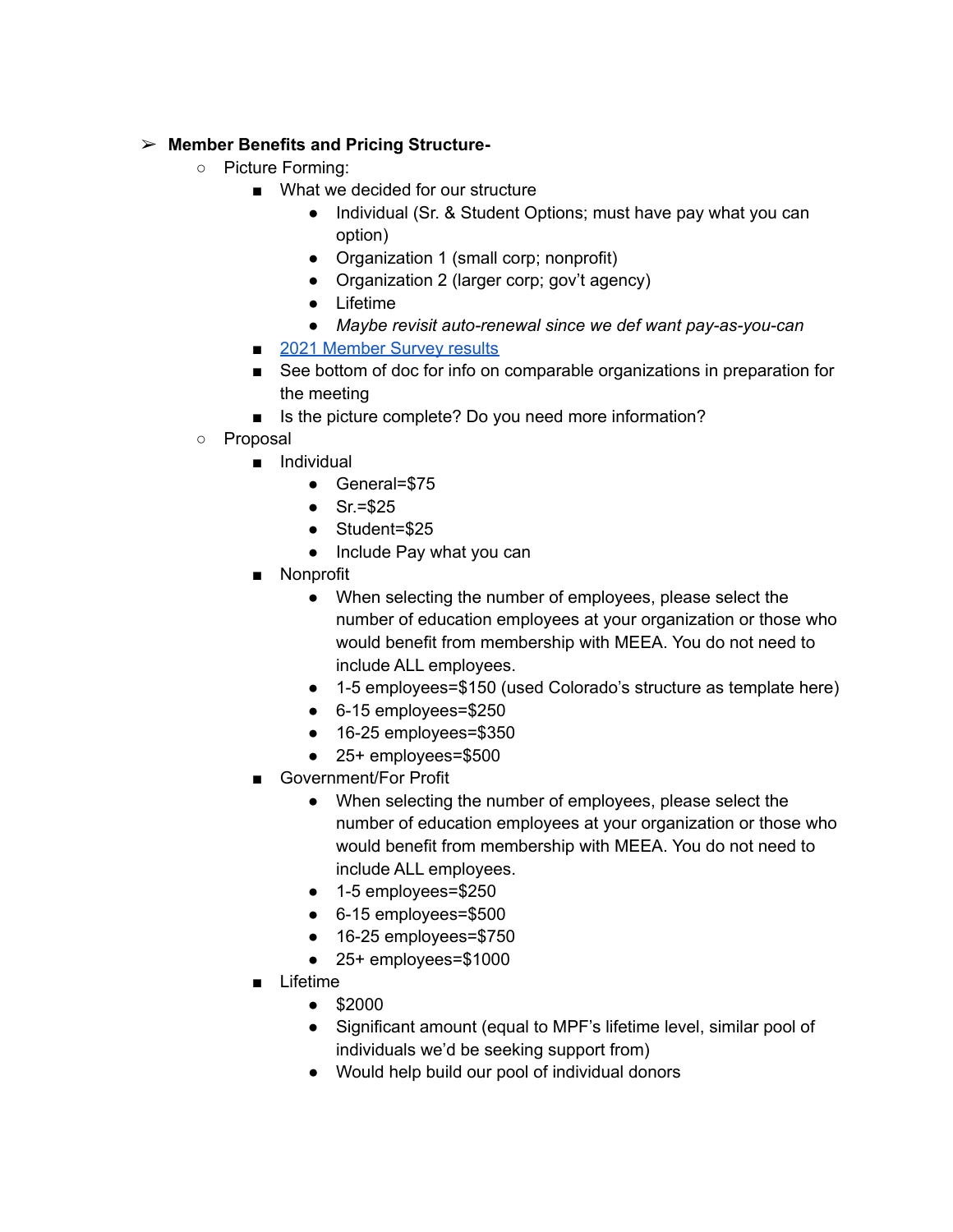- *Suggest Removing Auto-renewal because of pay-what-you-can and Lifetime Category*
- **Benefits:**
	- **Individual Membership**
		- MEEA helps educators teach people to care about, understand, and act for the resources on which human life, economies and societies depend. By joining MEEA you are connecting with others in Missouri who practice or care about environmental education. Your membership strengthens environmental education in Missouri and ensures you have the resources to carry out high quality environmental education.
		- Make connections with people in your region who also care about MEEA. Attend MEEA events and become part of a community of environmentally literate Missourians.
		- Receive regular communication from MEEA tailored for you.
			- You choose if you get every update (weekly-ish) or just the monthly newsletter
		- Eligible for MEEA Certification, MEEA Mini-Grant for Environmental Educators, Annual Awards, Board Service, and voting.
		- Discount to the conference.
	- **Organizational Members:**
		- Individual Membership benefits for up to five individuals, one free annual conference registration for your team, logo listed on MEEA website and linked to your organization.
			- Possible perk (unpromised): highlight org members in newsletter
	- **Lifetime Members:**
		- **?**? Recognition at conference? Special event invitation? How to honor their commitment to EE without centering wealth and privilege?
			- **■** Feedback:
			- What does MPF do for lifetime members?
			- Likes recognition at conference, not sure if we have capacity for special events yet
				- **●** Remember to give anonymous option (but put it on website somewhere)
				- Maybe recognize in newsletter
			- Likes the levels
			- Discuss how to recognize lifetime members (beautiful problem to have)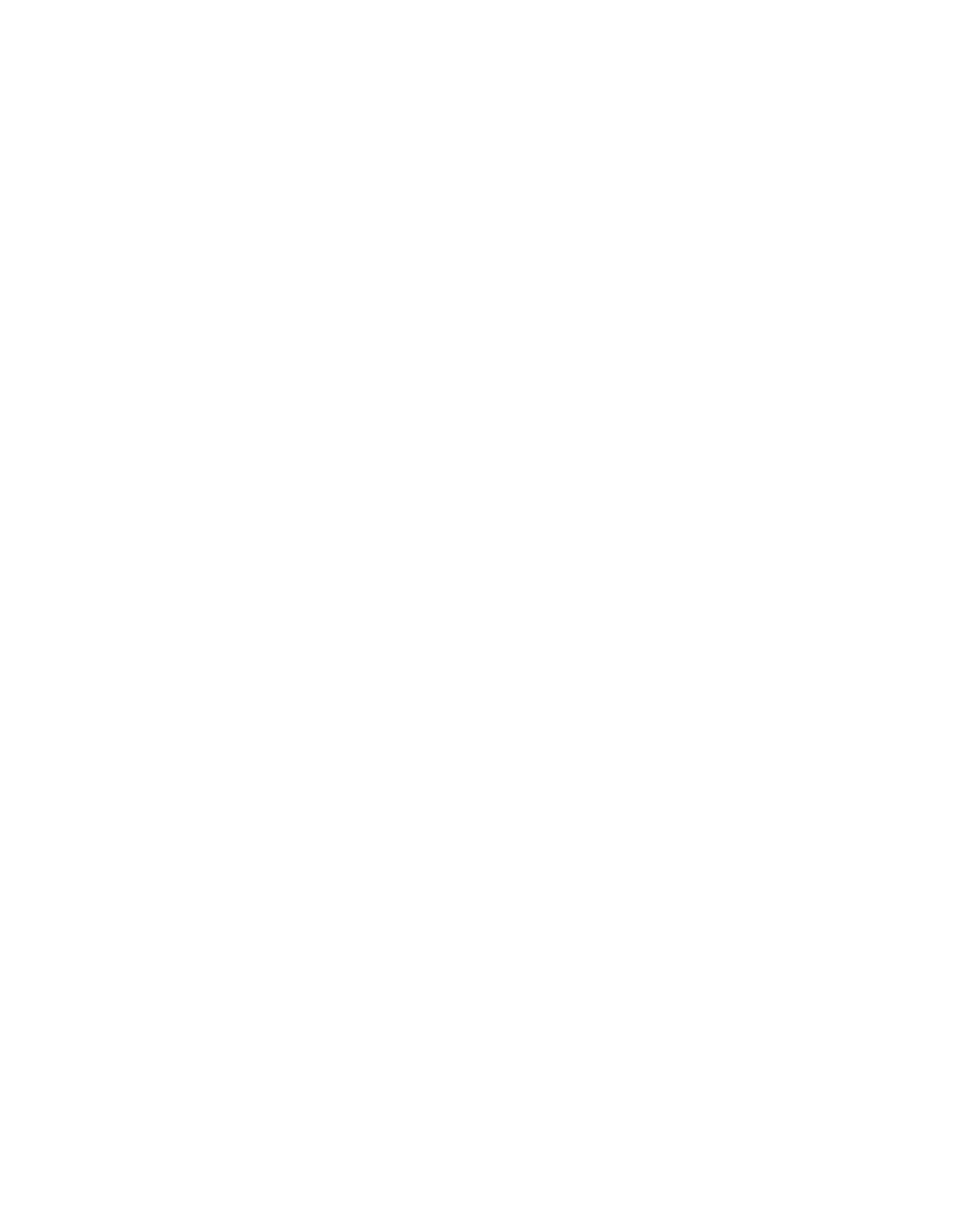| <b>Affiliate State</b> | <b>Pricing</b>                                                                                                                                                                                                                                                                                              |                                                                                                                                                                       | <b>Benefits</b>                                                                                                                                                                                                                                               |                                                          |                                                                             | <b>Comments</b> |
|------------------------|-------------------------------------------------------------------------------------------------------------------------------------------------------------------------------------------------------------------------------------------------------------------------------------------------------------|-----------------------------------------------------------------------------------------------------------------------------------------------------------------------|---------------------------------------------------------------------------------------------------------------------------------------------------------------------------------------------------------------------------------------------------------------|----------------------------------------------------------|-----------------------------------------------------------------------------|-----------------|
| Missouri Prairie Fdn   | \$20 - Student Membership<br>\$35 - Coneflower<br>Membership<br>\$50 - Henslow's Sparrow<br>Membership<br>\$100 - Ornate Box Turtle<br>Membership<br>\$250 - Northern Harrier<br>Membership<br>\$500 - Prairie Sunrise<br>Membership<br>\$2,000 - Lifetime<br>Membership                                    |                                                                                                                                                                       | Members receive a subscription<br>to the Missouri Prairie Journal,<br>discounts on Grow Native!<br>workshops and the MPF Annual<br>Dinner, invitations to MPF's<br>Evening on the Prairie and other<br>events, as well as a share in<br>prairie conservation. |                                                          |                                                                             |                 |
| Kansas                 | Educator   Individual - \$30<br>Educator   Organization - \$75<br>Student   Individual - \$10<br>Student   Organization - \$25<br>Supporter   Individual - \$40<br>Supporter   Organization -<br>\$100                                                                                                      |                                                                                                                                                                       | Make connections with people in<br>your region who also care about<br>KACEE. Become part of a<br>community of environmentally<br>literate Kansans.<br>Receive regular communication                                                                           |                                                          |                                                                             |                 |
|                        |                                                                                                                                                                                                                                                                                                             | from KACEE tailored for you.<br>Be recognized in Kansas as<br>someone who cares about<br>environmental education and<br>actively supports growing EE in<br>our state. |                                                                                                                                                                                                                                                               |                                                          |                                                                             |                 |
|                        |                                                                                                                                                                                                                                                                                                             |                                                                                                                                                                       | Receive discounts on select<br>KACEE eeCourses and<br>eeCredentials.                                                                                                                                                                                          |                                                          |                                                                             |                 |
|                        |                                                                                                                                                                                                                                                                                                             |                                                                                                                                                                       |                                                                                                                                                                                                                                                               | EE and its benefits.                                     | Be among the first to gain access<br>to research and information about      |                 |
| Kentucky               | MEMBERSHIP LEVELS                                                                                                                                                                                                                                                                                           |                                                                                                                                                                       |                                                                                                                                                                                                                                                               |                                                          |                                                                             |                 |
|                        | MEMBERSHIP<br><b>INDIVIDUAL</b><br>STUDENT<br>MEMBERSHIP<br>\$25<br><b>LEVEL</b><br>BENEFITS                                                                                                                                                                                                                |                                                                                                                                                                       | <b>INDIVIDUAL</b><br>GENERAL<br>MEMBERSHIP<br>\$50                                                                                                                                                                                                            | <b>GREEN LEAF</b><br>ORGANIZATION<br>MEMBERSHIP<br>\$250 | <b>SILVER LEAF</b><br><b>ORGANIZATION</b><br>MEMBERSHIP<br>\$500            |                 |
|                        | <b>ALL MEMBER</b><br>❤<br><b>REGIONAL</b><br>MEET UPS<br>ONFERENCE<br><b>20% OFF</b>                                                                                                                                                                                                                        |                                                                                                                                                                       | ❤<br><b>20% OFF</b>                                                                                                                                                                                                                                           | ♡<br>1 FREE                                              | $\sim$<br>2 FREE                                                            |                 |
|                        | <b>REGISTRATION</b><br>DISCOUNTS<br><b>REGISTRATION</b><br><b>COURSE &amp;<br/>PROGRAM</b><br>DISCOUNTS<br>Ø                                                                                                                                                                                                |                                                                                                                                                                       | <b>REGISTRATION</b><br>⊗                                                                                                                                                                                                                                      | <b>REGISTRATION</b><br>2 MEMBERS<br>RECEIVE<br>DISCOUNTS | <b>REGISTRATIONS</b><br><b>UNLIMITED</b><br>MEMBERS<br>RECEIVE<br>DISCOUNTS |                 |
|                        | MEMBERSHIP<br>Ø<br>DIRECTOR<br>LISTING                                                                                                                                                                                                                                                                      |                                                                                                                                                                       | Ø                                                                                                                                                                                                                                                             | 2 MEMBERS<br>LISTED                                      | UNLIMITED<br><b>MEMBERS</b><br><b>LISTED</b>                                |                 |
|                        | Additional membership benefits include national and state recognition,<br>exclusive networking opportunities, voting rights within KAEE,<br>merchandise discounts, publicity through stories written and shared by<br>KAEE, and coaching and consulting services.                                           |                                                                                                                                                                       |                                                                                                                                                                                                                                                               |                                                          |                                                                             |                 |
|                        | And, of course, membership in KAEE connects you with fellow<br>environmental education practitioners and enthusiasts from all over the<br>state, giving you the chance to learn from, support, and be an integral<br>part of the movement to advance environmental knowledge across<br>Kentucky and beyond. |                                                                                                                                                                       |                                                                                                                                                                                                                                                               |                                                          |                                                                             |                 |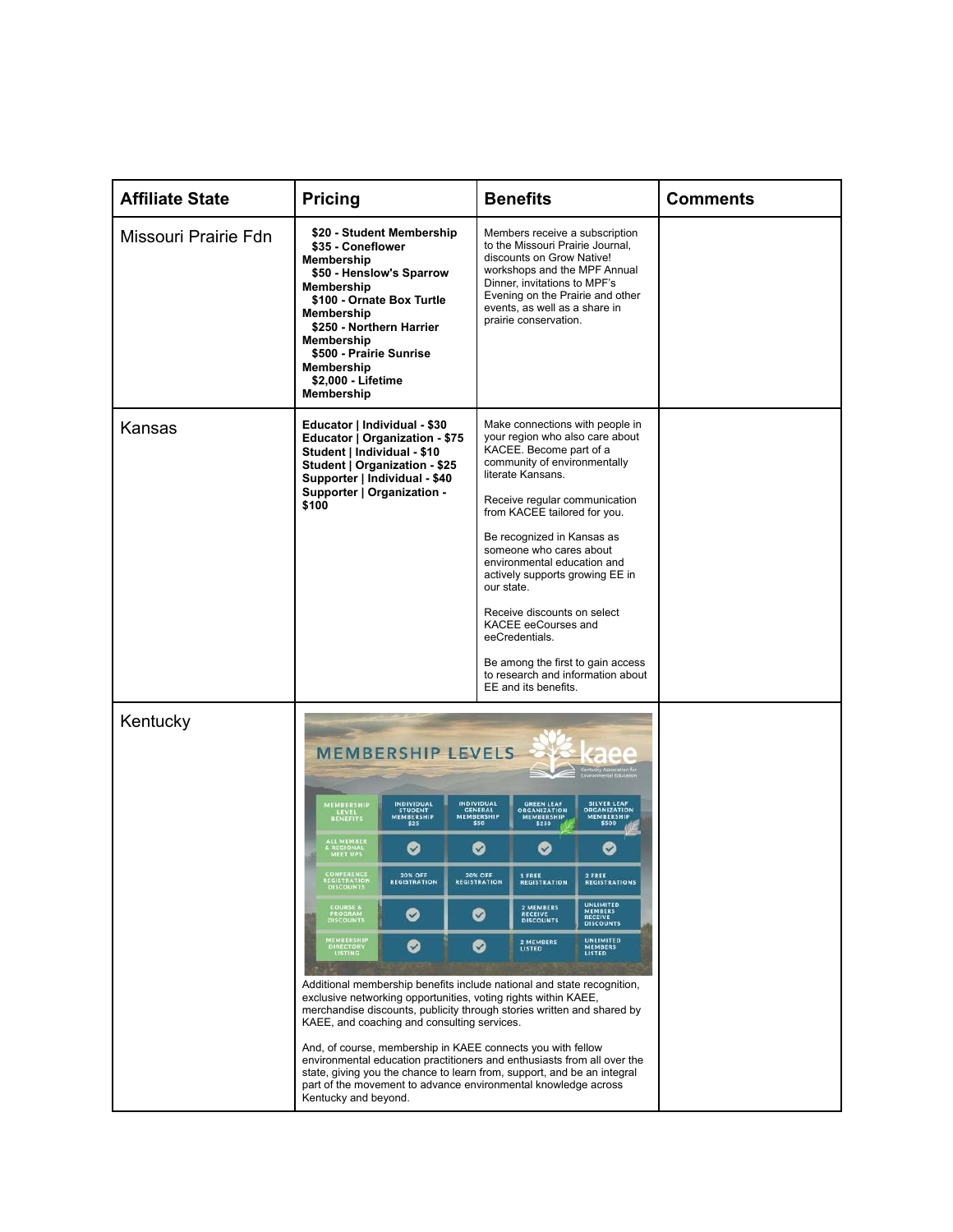| Colorado | Individual:<br>-\$75<br>-\$20 low cost option<br>Orgs:<br>--nonprofit (ranges \$100-\$2000<br>based on # employees)<br>--gov't/for-profit (ranges<br>\$250-\$5000 based on #<br>employees)<br>--"When selecting the number of<br>employees, please select the<br>number of education employees<br>at your organization or those who<br>would benefit from membership<br>with CAEE. You do not need to<br>include ALL employees."                                                                                                                                                    | Individual membership includes<br>opportunities for professional<br>development, opportunities to<br>connect and collaborate, and<br>opportunities to help build a<br>movement for EE in Colorado!<br>You also have access to benefits<br>like: free webinars, discounted<br>certification, discounts to<br>professional development, and<br>more!<br>Organizational membership<br>includes opportunities for<br>professional development for you<br>and your team, opportunities to<br>connect and collaborate, and<br>opportunities to help build a<br>movement for EE in Colorado!<br>You also have access to benefits<br>like: one free conference<br>registration for your team, one<br>free certification submission, free<br>webinars, discounts to<br>professional development, and<br>more! | https://caee.org/civicr<br>m/contribute/transact<br>$?reset = 1$ &id=1 |
|----------|-------------------------------------------------------------------------------------------------------------------------------------------------------------------------------------------------------------------------------------------------------------------------------------------------------------------------------------------------------------------------------------------------------------------------------------------------------------------------------------------------------------------------------------------------------------------------------------|------------------------------------------------------------------------------------------------------------------------------------------------------------------------------------------------------------------------------------------------------------------------------------------------------------------------------------------------------------------------------------------------------------------------------------------------------------------------------------------------------------------------------------------------------------------------------------------------------------------------------------------------------------------------------------------------------------------------------------------------------------------------------------------------------|------------------------------------------------------------------------|
| Arkansas | Individual-<br>Student \$15;<br>Prof \$25;<br>Sr \$15<br>Group--<br>Nonprofit, School,<br>Government - \$50 3<br>members;<br>Business, Industry,<br>Corporation \$100 - 3<br>members;<br>Organizational \$225 -<br>15 members<br>Xtra members \$15<br>each<br>Lifetime--<br>Individual<br>memberships only<br>\$250                                                                                                                                                                                                                                                                 | All: Build professional community<br>of shared values<br>Support environmental education<br>in Arkansas<br>Receive monthly newsletter<br>including local and national<br>updates and resources<br>Access grant opportunities<br>Enjoy discounts to AEEA<br>sponsored events, including<br>annual conference and<br>professional development<br>trainings<br>Create connections at networking<br>events<br>Opportunity for professional<br>recognition<br>Group memberships extra<br>benefits:<br>All of the great benefits listed<br>above plus the benefit of<br>promoting organizational events<br>on AEEA's community calendar<br>Advertise job openings through<br>AEEA's Job Board                                                                                                              |                                                                        |
| Maine    | Org memberships: \$100 or \$500<br>Individual mbrship are annual, no<br>cost but obtained through:<br>-attending an event<br>-making a donation<br>-signing up for the newsletter                                                                                                                                                                                                                                                                                                                                                                                                   | Organizational membership is still<br>available and highly encouraged if<br>vour organization benefits from<br>MEEA's work like our professional<br>development opportunities,<br>events, policy and advocacy, and<br>equity programming.<br>If you'd like to post a job,<br>organizational membership is also<br>recommended.                                                                                                                                                                                                                                                                                                                                                                                                                                                                       |                                                                        |
| Illinois | <b>Student Membership Fee: \$15</b><br>Individuals who join at this level must be a full or part-time student. They<br>vote in elections, may hold a board position, receive one copy of the<br>UPDATE newsletter four times per membership year, and receive<br>member discounts at EEAI sponsored events/partner discounts.<br>Senior Membership Fee: \$15<br>Individuals who join at this level must be 65 years of age and over. They<br>may vote in elections, hold a board position, receive one copy of the<br>UPDATE newsletter four times per membership year, and receive |                                                                                                                                                                                                                                                                                                                                                                                                                                                                                                                                                                                                                                                                                                                                                                                                      |                                                                        |